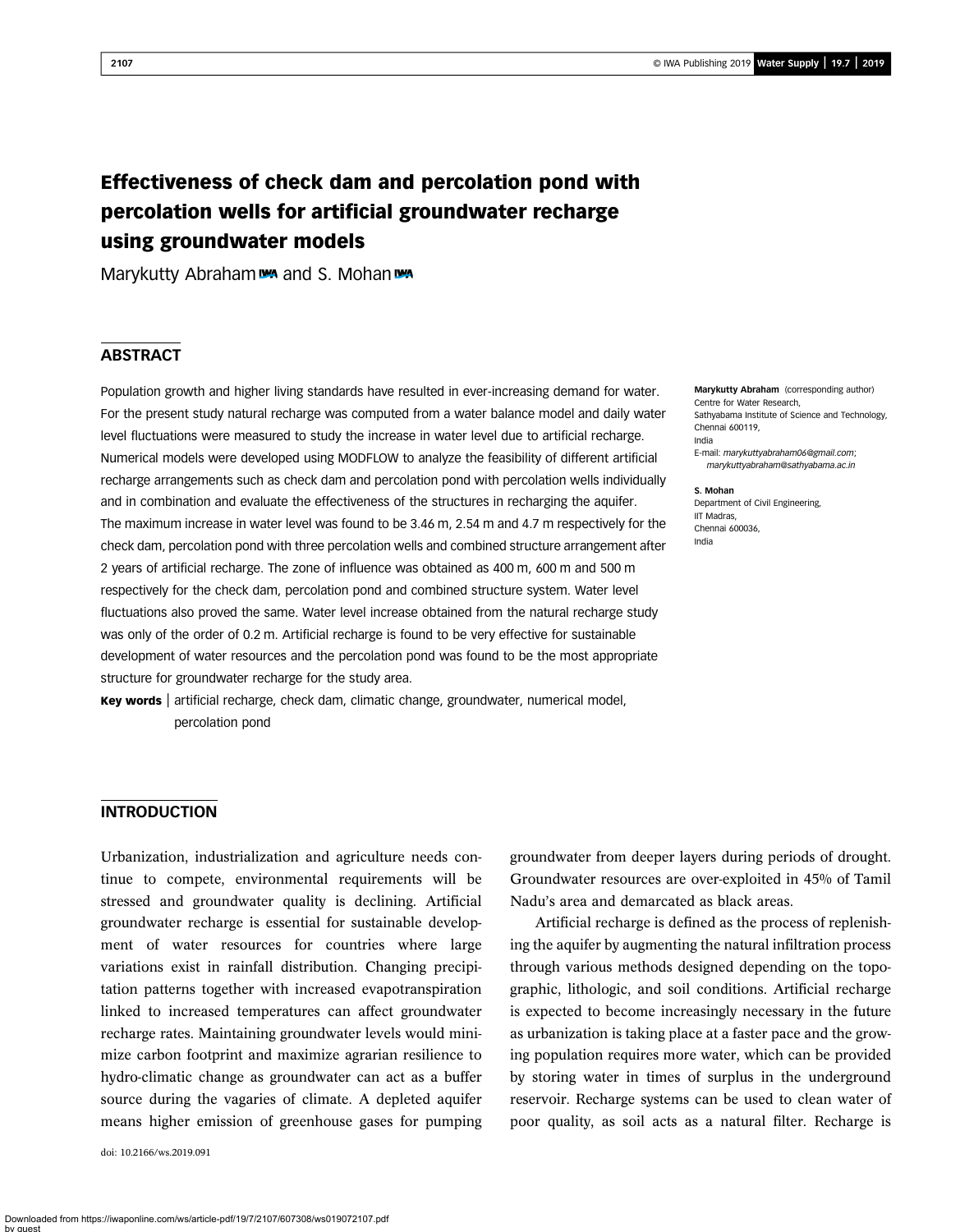also a good option to control sea water ingress in coastal areas (Singh  $20I4$ ; Lal & Datta  $20I8$ ).

The water level fluctuation method gives superior results compared with other estimation methods but continuous monitoring of groundwater levels is required (Dandekar *et al.* ). The most commonly used method for natural recharge estimation is the mass balance approach (Edmunds *et al.* 2002; Khazaei et al. 2003; Mahmood & Hubbard 2003; Xu & Chen 2005; Rushton *et al.* 2006; Naranjo *et al.* 2015). Neuman *et al.* (2004) conducted a recharge study using the water balance of reservoirs and found that 96% of the water was recharged and 4% was evaporated in the most favourable case and 45% was recharged and 55% was evaporated for the worst scenario. Water balance study has been carried out using the Natural Resources Conservation Service (NRCS) curve number method which is widely accepted and has been proven effective for runoff estimation by several authors (Mishra et al. 2008; Thakuriah & Saikia 2014; Santhanam & Abraham 2018).

Athavale *et al.* (1992) found that in India, about 5% to 10% of the rainfall is recharged in the peninsular hard rock regions and 15% to 20% in the alluvial areas. Mohan & Abraham () estimated natural recharge as 19% of rainfall for Neyveli basin in Tamilnadu. Jothiprakash et al. (2002) studied the response of two percolation ponds in Tamil Nadu, India and observed that wells located within 400 m from the ponds were strongly influenced and wells located between 400 m to 800 m from the ponds were moderately influenced.

A groundwater model is a mathematical description of a groundwater flow system which helps in effective management of the resource. Numerical models have been developed by various researchers worldwide to simulate the response of aquifers under different hydrogeological scenarios using MODFLOW (Lubczynski & Gurwin 2005; Aish & de Smedt 2006; Szucs et al. 2009; Chenini et al. 2010; Chitsazan & Movahedian 2015; Ghouili *et al.* 2017). MODFLOW can be used to simulate groundwater recharge in semi-arid regions (Dandekar et al. 2018). Many researchers have integrated MODFLOW with geographic information system for groundwater resource management (Khadri & Pande 2016; Sudhakar et al. 2016).

The present study is aimed at computing natural recharge, developing a tool for studying the spatial and temporal replenishment patterns of artificial recharge structures, namely check dams, a percolation pond with percolation wells, and a combined structure and verifying the same with actual groundwater level fluctuations.

## METHODS

#### Study area and database

The study area is in Cuddalore groundwater basin between sub-basins of Vellar river and Gadilam river at Nadiyapattu village in Tamil Nadu, India, between latitudes  $11^{\circ}39'$  36" to 11°45′ 00″N and longitudes 79° 24′ 12″to 79° 24′ 48″E. The basin is heavily pumped for agricultural, industrial, domestic, and mining purposes. Locations favourable for artificial recharge structures were identified on the basis of geological sections interpreted from data obtained through electrical resistivity surveys (Mohan 2003).

Recharge structures, namely check dam and percolation pond along with percolation wells, were constructed in the study area. Wells having a diameter of 45 cm penetrating to 75 m and filled with gravel and pebbles to allow free flow of filtered water were used as percolation wells. A recharge well had a diameter of 15 cm and depth of 75 m with a slotted length of 24 m. Observation wells extending to 75 m had a diameter of 10 cm and a slotted length of 24 m. Water levels from 15 observation wells constructed were monitored and recorded at 8:00 am and 2:30 pm every day for 30 months. The location map, recharge arrangements, and observation wells are given in Figure 1.

#### Water level fluctuations

Daily rainfall and water level for observation wells near the check dam area (CS5), percolation pond area (PO1) and combined structure area (CS2) are shown in Figure 2. The maximum increase in groundwater level observed in the representative observation wells after 2 years of artificial recharge are 3.81 m, 2.48 m, and 3.95 m respectively for the check dam area, percolation pond area and combined structure area.

#### Water balance model

Natural recharge was estimated by a water balance model as a prerequisite for the artificial recharge study. The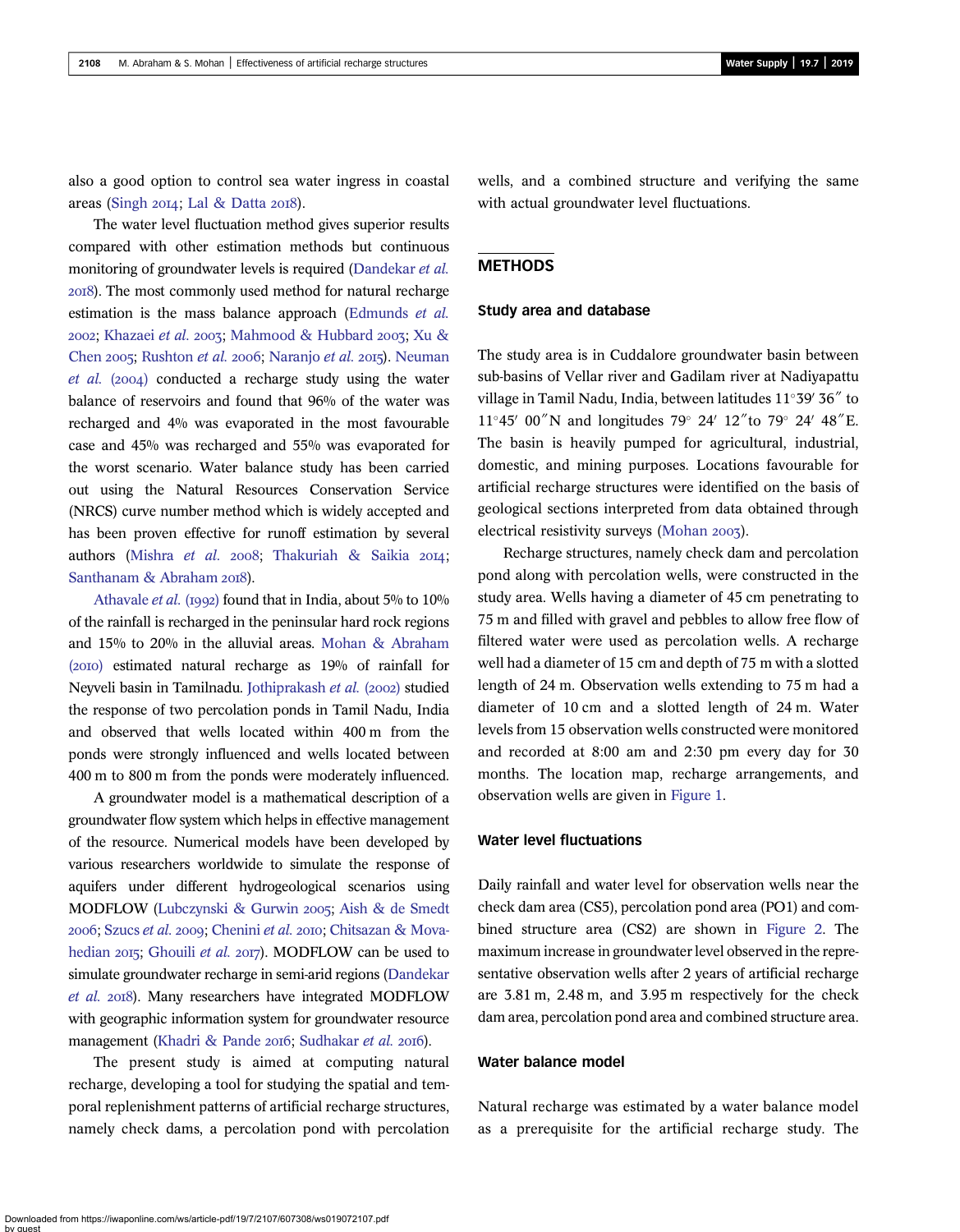

Figure 1 | The location map, recharge arrangements and observation wells in the study area.

components of the water balance model were independently evaluated on a daily basis and substituted in the mass balance equation to estimate natural recharge as given below:

 $R_e = P - R - I_a - ET_a \pm \Delta S$  (1)

## where

 $R_e$  = recharge (mm)  $P =$  precipitation (mm)  $R =$ runoff (mm)  $I_a =$ initial abstraction (mm)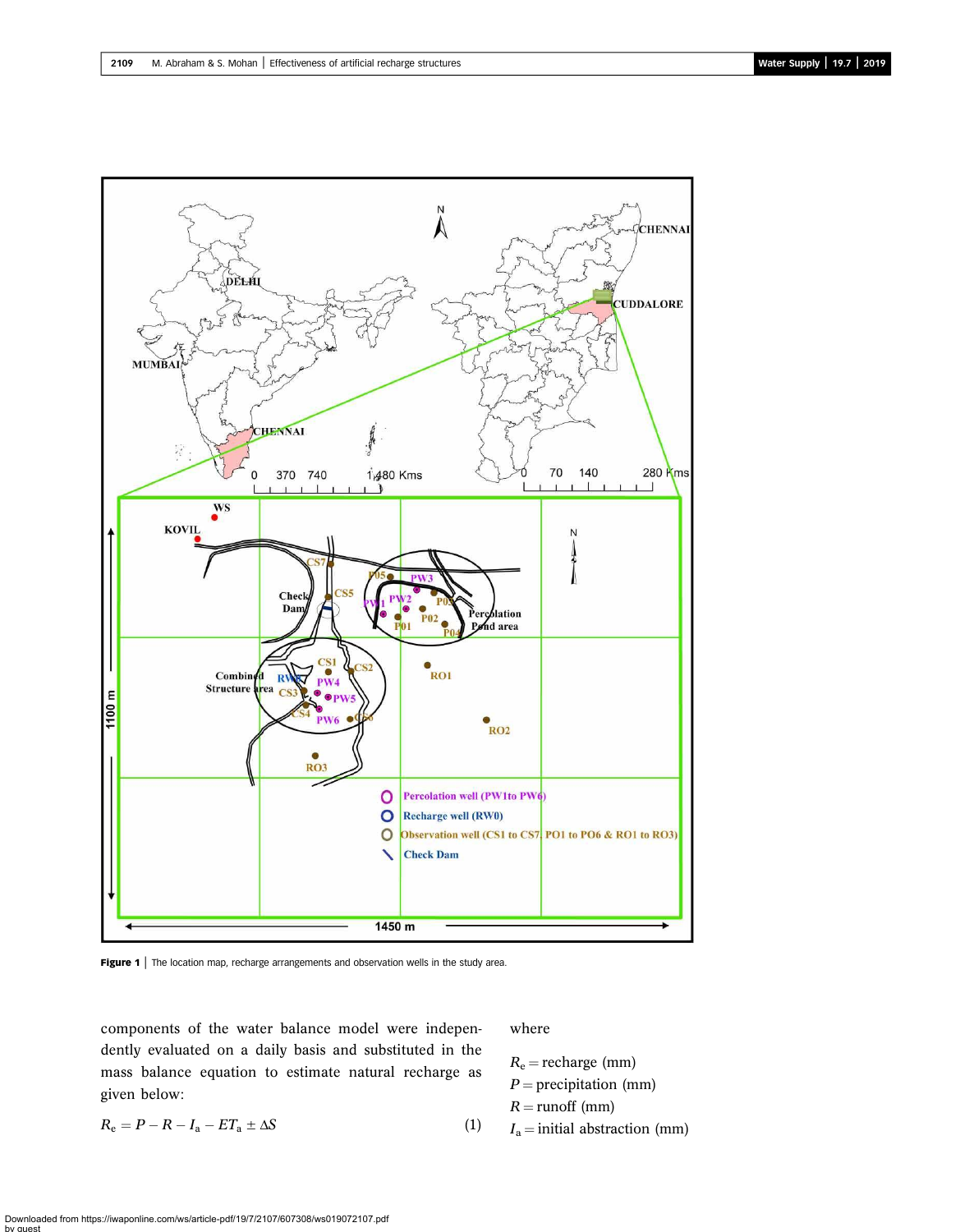

Figure 2 | Daily water level variation in the study area due to artificial recharge structures

 $ET_a$  = actual evapotranspiration (mm)  $\Delta S$  = change in soil water storage (mm).

As the balance is carried out annually, the change in soil moisture storage can be neglected (de Silva 1999).

*Runoff* was calculated using the NRCS model with daily rainfall and curve numbers based on land use and hydrologic soil group (Chow et al. 1988).

*Initial Abstraction* was taken as 0.2 *S* where *S* is maximum retention.

*Evapotransipiration* was computed using the Penman– Monteith model, which is the standard model recognized by the Food and Agricultural Organization (FAO) (Allen *et al.* 1998).

## Numerical models

Numerical models are capable of solving complex equations that describe multi-dimensional groundwater flow. Numerical solution techniques for the governing flow equation offer less restrictive assumptions, thus allowing the model to more accurately fit the natural conditions to quantify the impact on the groundwater system due to pumping or recharge stresses. The modular three-dimensional finite difference groundwater flow model (MODFLOW) developed by Harbaugh et al. (2000) with the Groundwater Modeling System (GMS) (EMRL 2002) as graphical user interface was used to simulate flow. The model is based on the governing equation as given below:

$$
\frac{\partial}{\partial x}\left(K_{xx}\frac{\partial h}{\partial x}\right) + \frac{\partial}{\partial y}\left(K_{yy}\frac{\partial h}{\partial y}\right) + \frac{\partial}{\partial z}\left(K_{zz}\frac{\partial h}{\partial z}\right) - w
$$
\n
$$
= S_s\frac{\partial h}{\partial t} \tag{2}
$$

where

- $h =$  hydraulic head in the aquifer [L]
- $w =$  volumetric flux per unit volume  $[1/T]$  source or sink term
- $K_{xx}$ ,  $K_{yy}$ , and  $K_{zz}$  = hydraulic conductivities in *x*, *y*, and *z* directions [L/t]
- $S_s$  = specific storage [1/L].

The computer program uses finite difference techniques and a block-centered formulation to solve the groundwater flow equations for three-dimensional flow in the anisotropic, heterogeneous, porous media. Creating numerical groundwater models of field problems requires careful attention while describing the problem domain, selecting boundary conditions, assigning model parameters, and calibrating the model. Model construction consists of three steps: design of the conceptual model, creation of 3D finite difference grids and running the MODFLOW simulation.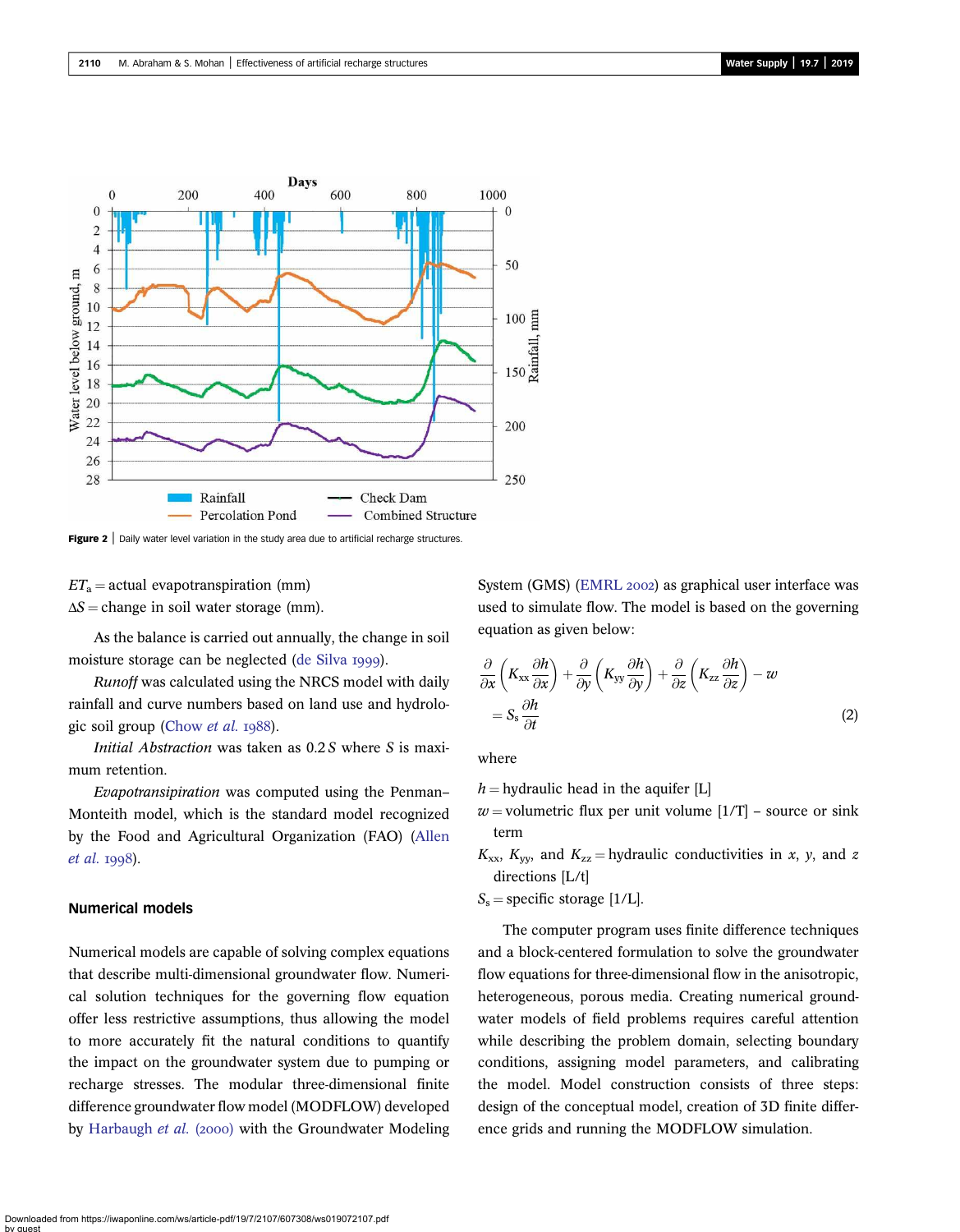In order to use a finite difference approximation, a grid was superimposed over the study area, and the aquifer's hydraulic parameters necessary to solve the flow equations were averaged over the area of a cell. The basic differential flow equation for each cell was replaced by an algebraic equation so that the entire flow field was represented by as many equations as the number of cells. The system of algebraic equations was solved numerically, through an iterative process. Finite differences computed the average head value for a cell at the node. In the block-centered formulation, the nodes for which water levels were simulated were located at the center of the grid cells. These cells were the smallest volumetric units over which the hydraulic properties were assumed constant.

# RESULTS AND DISCUSSION

#### Natural recharge by water balance model

Daily rainfall data were collected and water balance was calculated on a daily basis for each rainfall event for 7 years. From the daily recharge values from the water balance model, monthly and annual recharges were calculated. Annual recharge was studied for the 7-year period and the values varied between 127.8 mm and 286.6 mm with an average recharge value of 218.1 mm. The distribution of rainfall played an important role in the quantum of recharge and heavy spells of rainfall in short duration were going as runoff rather than effectively recharging the aquifer. The average annual recharge for the study area was found to be 19.23% of rainfall during the study period.

#### Artificial recharge estimation by numerical model

Artificial recharge due to different structures, namely check dams, percolation pond with percolation wells and combined structure (check dam with recharge well and percolation pond with percolation wells) were studied using a numerical model study. Numerical models were developed to study the individual as well as combined effectiveness of various artificial recharge arrangements and their effects on spatial and temporal scale.

A finite difference grid superimposed over the study area was designed and constructed based on the simplification of a conceptual model representing the physical properties of the groundwater system. The study area spread over 1.6 km<sup>2</sup> was divided into 1,400 cells comprising 36 rows and 39 columns. To represent the study region a single model layer extending vertically from 80 m above mean sea level to 45 m below mean sea level was considered. The finite difference model was developed by incorporating geological data and measured and inferred hydrological data. Block-centered formulation was used, in which water levels were simulated at the center of the grids. The solver selected was the Pre-conditioned Conjugate Gradient procedure.

## Data input

A contour map of the potentiometric surfaces of the aquifer was developed and was based on the interpolation and extrapolation of heads from measured points. Boundaries were given as Dirichlet boundaries. Input parameters to the model included hydraulic conductivity, hydraulic head, aquifer thickness, rainfall, estimated recharge values and estimated evapotranspiration values. Hydraulic properties were assigned based on an infiltration study conducted at the site and hydrogeological investigations. The vertical conductivity was set as 10% of the horizontal hydraulic conductivity. The saturated hydraulic conductivities in the  $x$ ,  $y$  and  $z$  directions were taken as 10 m/day, 10 m/day and 1 m/day respectively. The specific yield was assumed as 0.2. Natural recharge for the study area was obtained from a water balance study. Evapotranspiration is a key factor controlling recharge (Dandekar *et al.* 2018) and the values were computed from a Penman–Monteith model (Allen *et al.* 1998). Monthly time-step was used in the model and average monthly water levels were computed from the daily water level observations.

#### Calibration

Calibration was carried out with 16 months of water level data and validation with 14 months of water level data. During the calibration process, hydraulic conductivity values were adjusted within reasonable limits until field water level approximated the numerical model. The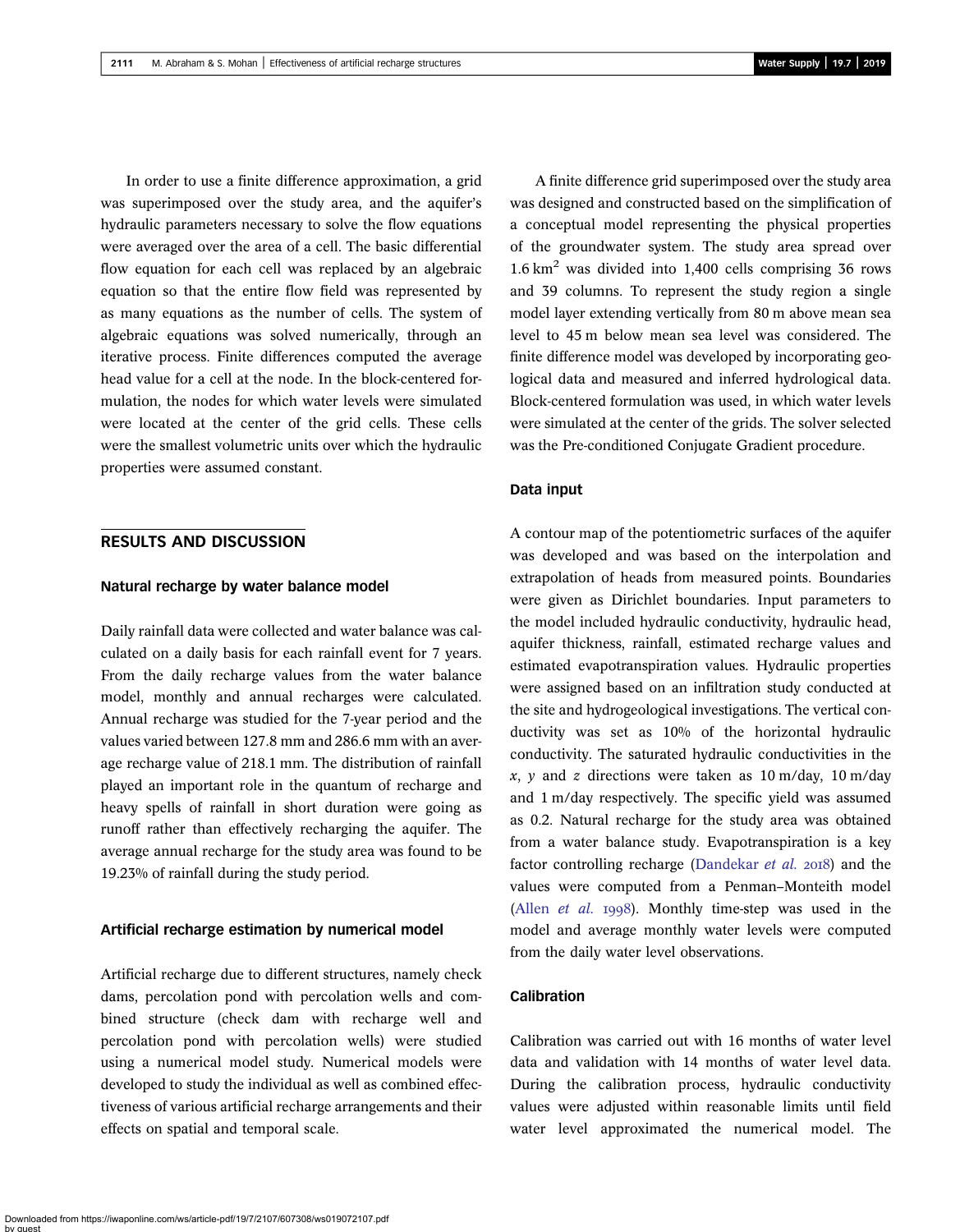hydraulic conductivity was found to be 12 m/day. The recharge rate of the wells was fixed as  $500 \text{ m}^3/\text{day}$  by a trial-and-error method.

# Recharge estimation and effectiveness of recharge structures

The distribution of hydraulic head was simulated using a numerical model for transient state and the recharge pattern was found for different time periods. Simulated head contours for the study area can be viewed from the numerical model developed (Figure 3). Figure 4 shows that the observed and simulated heads match well.

Recharge was found to vary considerably with time and location. The calibrated model was used to find the spatial and temporal variation in head in the study area. The radius of influence of each structural arrangement was obtained from the model. The maximum increase in mound height and the radius of influence for each structure are given in Table 1. This is in agreement with the analytical and numerical study results of Aish & de Smedt ( $2006$ ). The maximum area of influence was obtained for the percolation pond with percolation well arrangement. The zone of influence was around 400 m, 600 m and 500 m respectively for check dam, percolation pond with percolation well arrangement and combined structure from the center point of the structure, which coincides with the findings of Jothiprakash *et al.* (2002). From the model study, the maximum increase in water level was found to be 3.46 m, 2.54 m and 4.7 m respectively for check dam, percolation pond along with three percolation wells and combined structure arrangement after 2 years of artificial recharge.

# **CONCLUSIONS**

Artificial recharge has become more prevalent in recent years because it can be used to buffer against climatic variability and associated floods and droughts. To evaluate the long-term effectiveness of individual and various combinations of artificial recharge arrangements, a field experimental setup was established and a comprehensive groundwater flow model was developed using MODFLOW. Simulated head contours could infer the spatial and temporal recharge pattern of the various structures studied. The model study indicated that due to artificial recharge there was an increase in water level between 2 m and 4 m with an influence zone of around 500 m. The same was verified by a water level fluctuation method. Natural recharge



Figure 3 | Simulated head contours after 2 years of artificial recharge.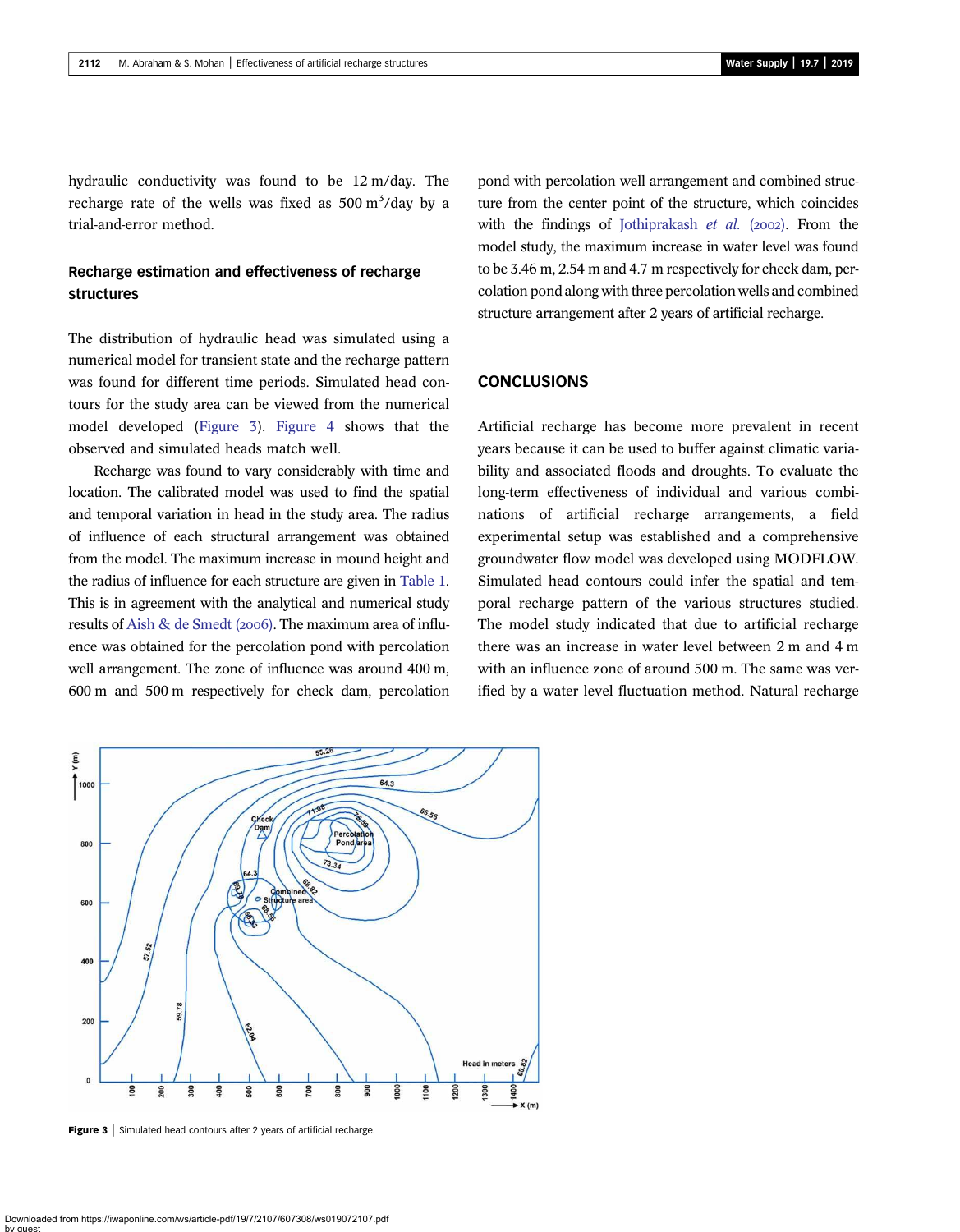

Figure 4 | Comparison of observed and simulated heads near the percolation pond area.

Table 1 | Evaluation of artificial recharge structures from the numerical model study

| <b>Recharge arrangement</b>               | <b>Time/ponding area</b> | <b>Maximum increase in head</b> | Zone of influence       |
|-------------------------------------------|--------------------------|---------------------------------|-------------------------|
| Check dam                                 | Base data                | 0 <sub>m</sub>                  |                         |
|                                           | After 1 year             | 0.93 <sub>m</sub>               | 350 m down gradient and |
|                                           | $1,300 \text{ m}^2$      |                                 | 300 m up gradient       |
|                                           | After 2 years            | 3.46 m                          | 450 m down gradient and |
|                                           | $1,300 \text{ m}^2$      |                                 | 300 m up gradient       |
| Percolation pond with 3 percolation wells | Base data                | 0 <sub>m</sub>                  |                         |
|                                           | After 1 year             | 1.63 <sub>m</sub>               | 600 m down gradient and |
|                                           | $15,000 \text{ m}^2$     |                                 | 500 m up gradient       |
|                                           | After 2 years            | $2.54 \text{ m}$                | 650 m down gradient and |
|                                           | $15,000 \text{ m}^2$     |                                 | 600 m up gradient       |
| Combined structure                        | Base data                | 0 <sub>m</sub>                  |                         |
|                                           | After 1 year             | $1.27 \text{ m}$                | 350 m down gradient and |
|                                           | $2,800 \text{ m}^2$      |                                 | 300 m up gradient       |
|                                           | After 2 years            | 4.7 <sub>m</sub>                | 500 m down gradient and |
|                                           | $15,000 \text{ m}^2$     |                                 | 450 m up gradient       |

estimates from the water balance study showed only an increase in water level of around 0.2 m. The percolation pond with percolation wells arrangement was found to be more effective in recharging the aquifer compared with the other structures studied. The simulated head is useful in determining the recharge pattern and may serve as a guidance tool in planning artificial recharge projects for sustainable development of water resources. Aquifer recharge is imperative in the groundwater management plan in areas where over-development has depleted the aquifer and deteriorated the quality of groundwater.

# ACKNOWLEDGEMENT

The study was carried out in IIT Madras, Chennai, funded by the Ministry of Coal, Government of India, New Delhi.

# **REFERENCES**

Aish, A. & de Smedt, F. 2006 Modeling of a groundwater mound resulting from artificial recharge in the Gaza Strip, Palestine. *Water for Life in the Middle East* 2, 779–787.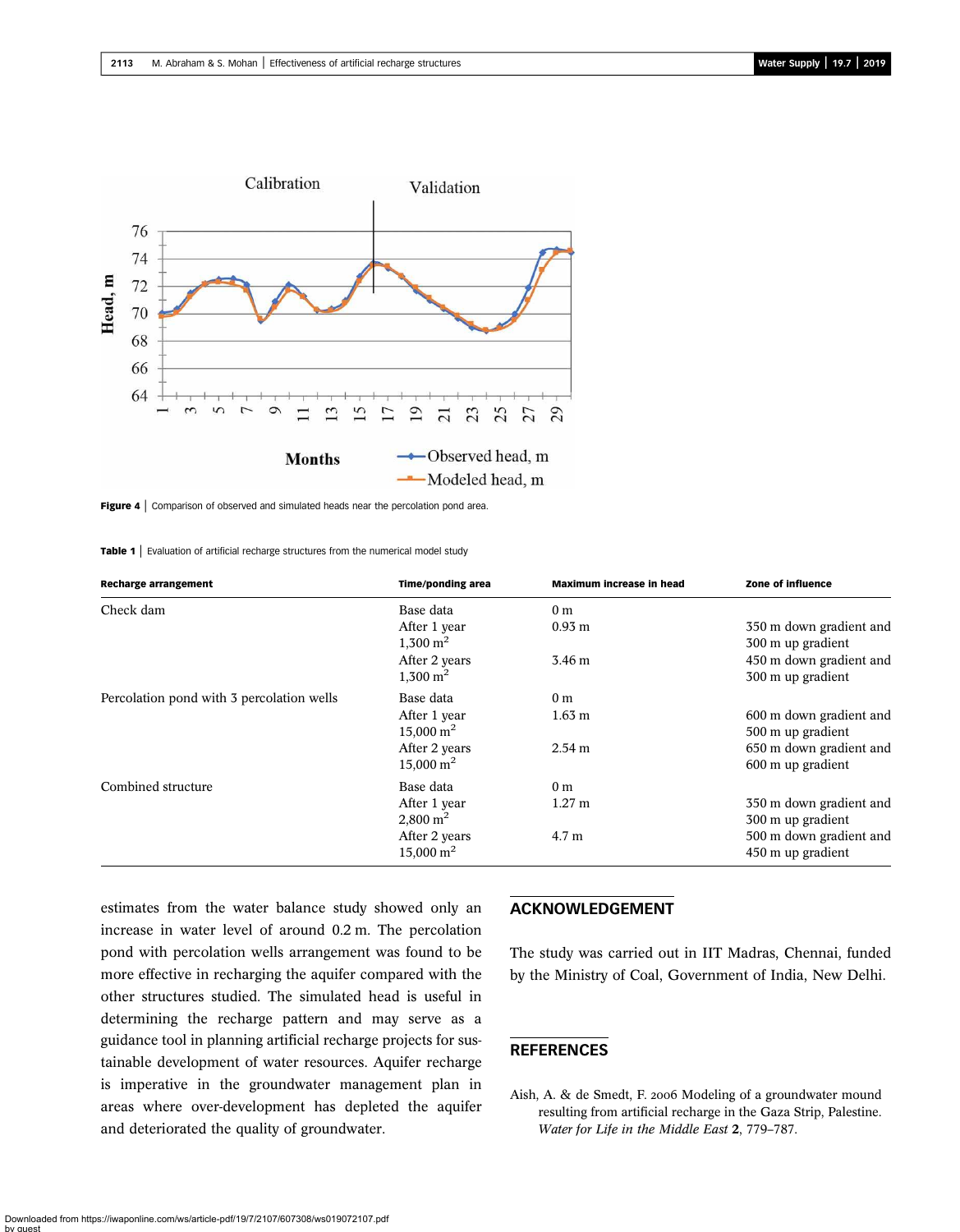- Allen, R. G., Pereira, L. S., Raes, D. & Smith, M. *Crop Evapotranspiration: Guidelines for Computing Crop Water Requirements*. Irrigation and Drainage Paper No. 56, Food and Agricultural Organization of the United Nations, Rome, Italy.
- Athavale, R. N., Rangarajan, R. & Muralidharan, D. Measurement of natural recharge in India. *Journal of Geological Society of India* 39 (3), 235–244.
- Chenini, I., Mammou, A. B. & El May, M. 2010 Groundwater recharge zone mapping using GIS-based multi-criteria analysis: a case study in Central Tunisia (Maknassy Basin). *Water Resources Management* 24 (5), 921–939.
- Chitsazan, M. & Movahedian, A. 2015 Evaluation of artificial recharge on groundwater using MODFLOW model (case study: Gotvand Plain-Iran). *Journal of Geoscience and Environment Protection* 3 (5), 122–132.
- Chow, V. T., Maidment, D. R. & Mays, L. W. 1988 Applied *Hydrology*. McGraw-Hill, New York, USA.
- Dandekar, A. T., Singh, D. K., Sarangi, A. & Singh, A. K. Modelling vadose zone processes for assessing groundwater recharge in semi-arid region. *Current Sciences* 114 (3), 608–618.
- de Silva, R. P. 1999 Estimating groundwater recharge in the dry zone of Sri Lanka using weekly, 10-daily or monthly evapotranspiration. *Journal of Environmental Hydrology* 7, 4.
- Edmunds, W. M., Fellman, E., Goni, I. & Prudhomme, C. Spatial and temporal distribution of groundwater recharge in northern Nigeria. *Hydrology Journal* 10, 205–215.
- Environmental Modeling Research Laboratory (EMRL) *Groundwater Modeling System (GMS) Version 4.0 Tutorial Documents, Volumes 1*–*4*. Environmental Modeling Research Laboratory, Brigham Young University, Provo, UT, USA.
- Ghouili, N., Horriche, F. J., Zammouri, M., Benabdallah, S. & Farhat, B. 2017 Coupling WetSpass and MODFLOW for groundwater recharge assessment: case study of the Takelsa multilayer aquifer, northeastern Tunisia. *Geosciences Journal* 21 (5), 791–805.
- Harbaugh, A. W., Banta, E. R., Hill, M. C. & McDonald, M. G. *MODFLOW-2000, the U.S. Geological Survey Modular Ground-Water Model* – *User Guide to Modularization Concepts and the Ground-Water Flow Process*. Open-File Report 00-92, US Geological Survey, Reston, VA, USA.
- Jothiprakash, V., Mohan, S. & Elango, K. 2002 Artificial recharge through percolation ponds. In: *International Conference on Sustainable Development and Management of Groundwater Resources in Semi-Arid Regions with Special Reference to Hard Rock*. Oxford & IBH Publishing Co. Pvt Ltd, New Delhi, India, pp. 193–197.
- Khadri, S. F. R. & Pande, C. 2016 Ground water flow modeling for calibrating steady state using MODFLOW software: a case study of Mahesh River basin, India. *Modeling Earth System and Environment* 2, 39.
- Khazaei, E., Spink, A. E. F. & Warner, J. W. 2003 A catchment water balance model for estimating groundwater recharge in arid and semiarid regions of south-east Iran. *Hydrogeology Journal* 11, 333–342.
- Lal, A. & Datta, B. 2018 Modelling saltwater intrusion processes and development of a multi-objective strategy for management of coastal aquifers utilizing planned artificial freshwater recharge. *Modeling Earth Systems and Environment* 4 (1), 111–126.
- Lubczynski, M. W. & Gurwin, J. 2005 Integration of various data sources for transient groundwater modeling with spatiotemporally variable fluxes – Sardon study case, Spain. *Journal of Hydrology* 306 (1–4), 71–96.
- Mahmood, R. & Hubbard, K. G. 2003 Simulating sensitivity of soil moisture and evapotranspiration under heterogeneous soils and land uses. *Journal of Hydrology* 280 (1–4), 72–90.
- Mishra, S. K., Jain, M. K., Suresh Babu, P., Venugopal, K. & Kaliappan, S. 2008 Comparison of AMC-dependent CNconversion formulae. *Water Resources Management* 22 (10), 1409–1420.
- Mohan, S. *Study on Enhancement of Recharge Potential in the Recharge Area of the Neyveli Deep Seated Aquifers*. Interim Report submitted to Neyveli Lignite Corporation, Neyveli, Tamil Nadu, India.
- Mohan, S. & Abraham, M. 2010 Derivations of simple site-specific recharge–precipitation relationships: a case study from the Cuddalore Basin, India. *Environmental Geosciences* 17 (1), 37–44.
- Naranjo, G., Cruz-Fuentes, T., Cabrera, M. C. & Custodio, E. Estimating natural recharge by means of chloride mass balance in a volcanic aquifer: northeastern Gran Canaria (Canary Islands, Spain). *Water* 7 (6), 2555–2574.
- Neuman, I., Barker, J., MacDonald, D. & Gale, I. *Numerical Approaches for Approximating Technical Effectiveness of Arti*fi*cial Recharge Structures*. Groundwater Systems and Water Quality Programme Commissioned Report CR/04/ 265N, British Geological Survey, Nottingham, UK.
- Rushton, K. R., Eilers, V. H. M. & Carter, R. C. 2006 Improved soil moisture balance methodology for recharge estimation. *Journal of Hydrology* 318 (1–4), 379–399.
- Santhanam, K. & Abraham, M. 2018 Assessment of surface water potential and groundwater recharge in ungauged watersheds: a case study in Tamil Nadu, India. *Environmental Earth Sciences* 77, 788.
- Singh, A. 2014 Optimization modelling for seawater intrusion management. *Journal of Hydrology* 508, 43–52.
- Sudhakar, S., Verma, M. K. & Soumya, S. 2016 Application of GIS and MODFLOW to ground water hydrology – a review. *International Journal of Engineering Research and Applications* 6 (1), 36–42.
- Szucs, P., Madarasz, T. & Civan, F. 2009 Remediating overproduced and contaminated aquifers by artificial recharge from surface waters. *Environmental Modeling & Assessment* 14 (4), 511–520.

Downloaded from https://iwaponline.com/ws/article-pdf/19/7/2107/607308/ws019072107.pdf by guest